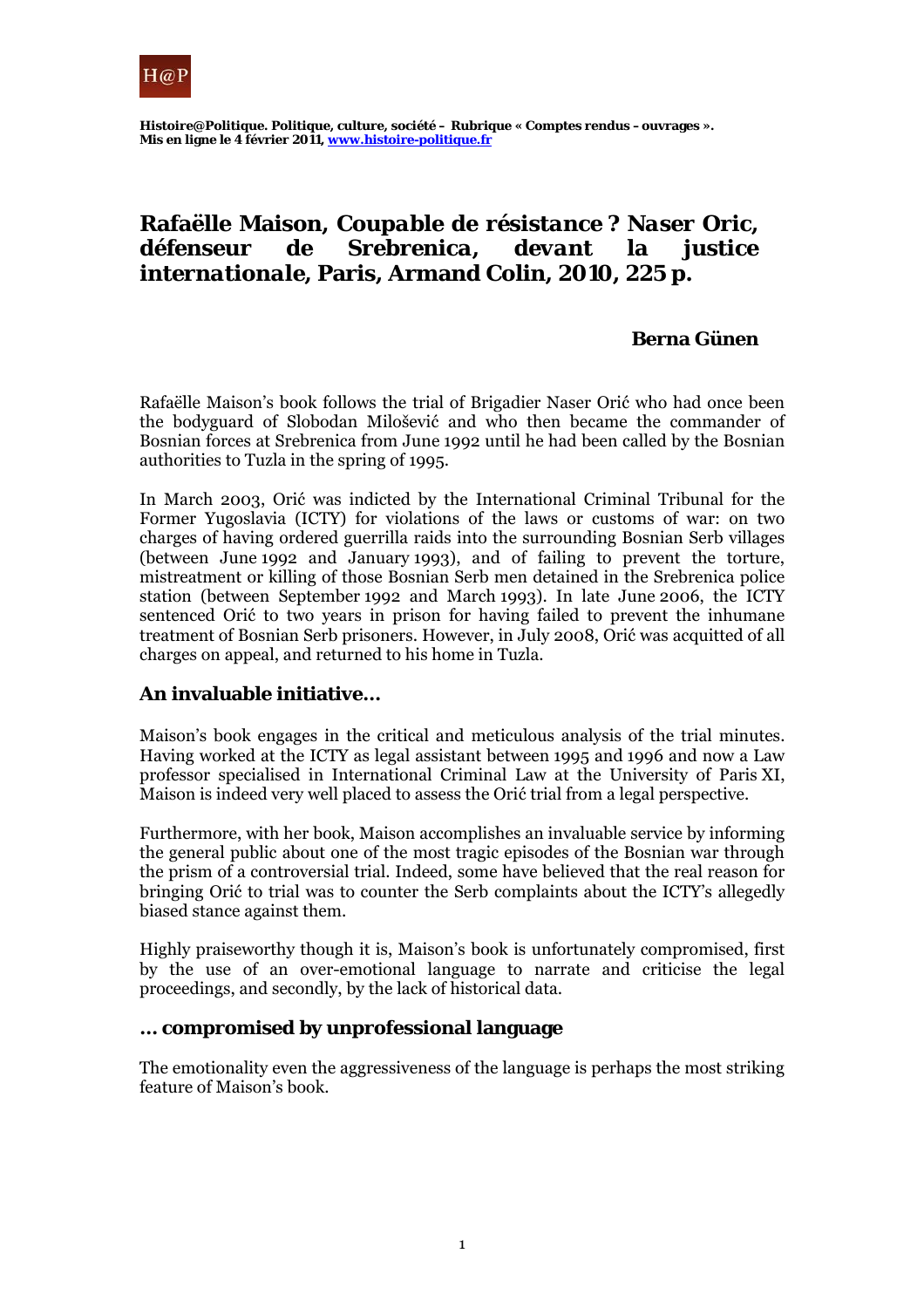

Maison not only harshly criticises the prosecution team, but she also attempts to ridicule its proceedings with somewhat trivial anecdotes. At one point, she even qualifies one of Jan Wubben's arguments, the lead counsel for the prosecution, as "indecent" (p. 212, fn. 107). Wubben's co-counsels are "blind" (p. 39); their arguments are "exasperating" (p. 38). Maison doubts Wubben's professionalism since he is Dutch (p. 38). The role played by Dutchbat (the Dutch batallion at Srebrenica) and the then Dutch government in the fall of Srebrenica back in July 1995 has been much criticised.

Even if one accepted that the nationality of a lawyer may compromise their judgment, then one cannot help asking why Maison does not reason alike when she unveils the nationality of the two co-counsels for the prosecution, Joanne Richardson and Patricia Sellers, both of whom are American. Despite the fact that the then Clinton administration interpreted the Bosnian war as an inter-state conflict and led essentially a pro-Bosnian policy, Maison does not conclude, for obvious reasons, that the two co-counsels may have had pro-Bosnian biases. For an author who rightly criticises the ethnicised language used during the ICTY proceedings (p. 23, 41, 49, 50), her own criticisms based on legal actors' nationality seem at least contradictory.

On a humourous note, one might wonder why the author's vehemence relatively drops in intensity over the question of General Philippe Morillon, the controversial French commander of UNPROFOR in Bosnia-Herzegovina (September 1992- July 1993). Is it because she is French, one might wonder.

#### **… and the lack of historical data**

Maison's book has only three pages setting the events which led to the Yugoslav wars into historical perspective (pp. 11-14). Some further clues can also be found scattered throughout the book. For some reasons, Maison believes that the reality about the Bosnian war is "now rather well-known" (p. 65).

It is not - in any case not by everyone. It suffices to look at the blogs, the biased books published by otherwise respected academics and journalists (e.g. Gérard Baudson, Maurice Pergnier, Peter Brock), or awkward terminology used by well-intentioned outsiders to have an idea of the great confusion that may haunt the average reader's mind. Indeed, at one point, Maison herself admits that those who watch the ICTY trials live via Internet may either not be familiar with the history of the region or not share the same perception of the events (p. 17). She should have thought the same for her own readers.

In Maison's book, historical details are mostly related by witnesses, e.g. James Gow, the British historian and expert witness, or Colonel Pyers Tucker, the British military assistant to General Morillon. While Gow's testimony comes almost in the middle of the book (p. 94-97), Colonel Tucker's reference to "Bosnian Serbs' propaganda machinery" (p. 136) remains opaque since no example of manipulation is given in the book. Without historical contextualisation, however, the unspecialised reader may consider the explanation given by Slavoljub Filipović, a Bosnian Serb witness for the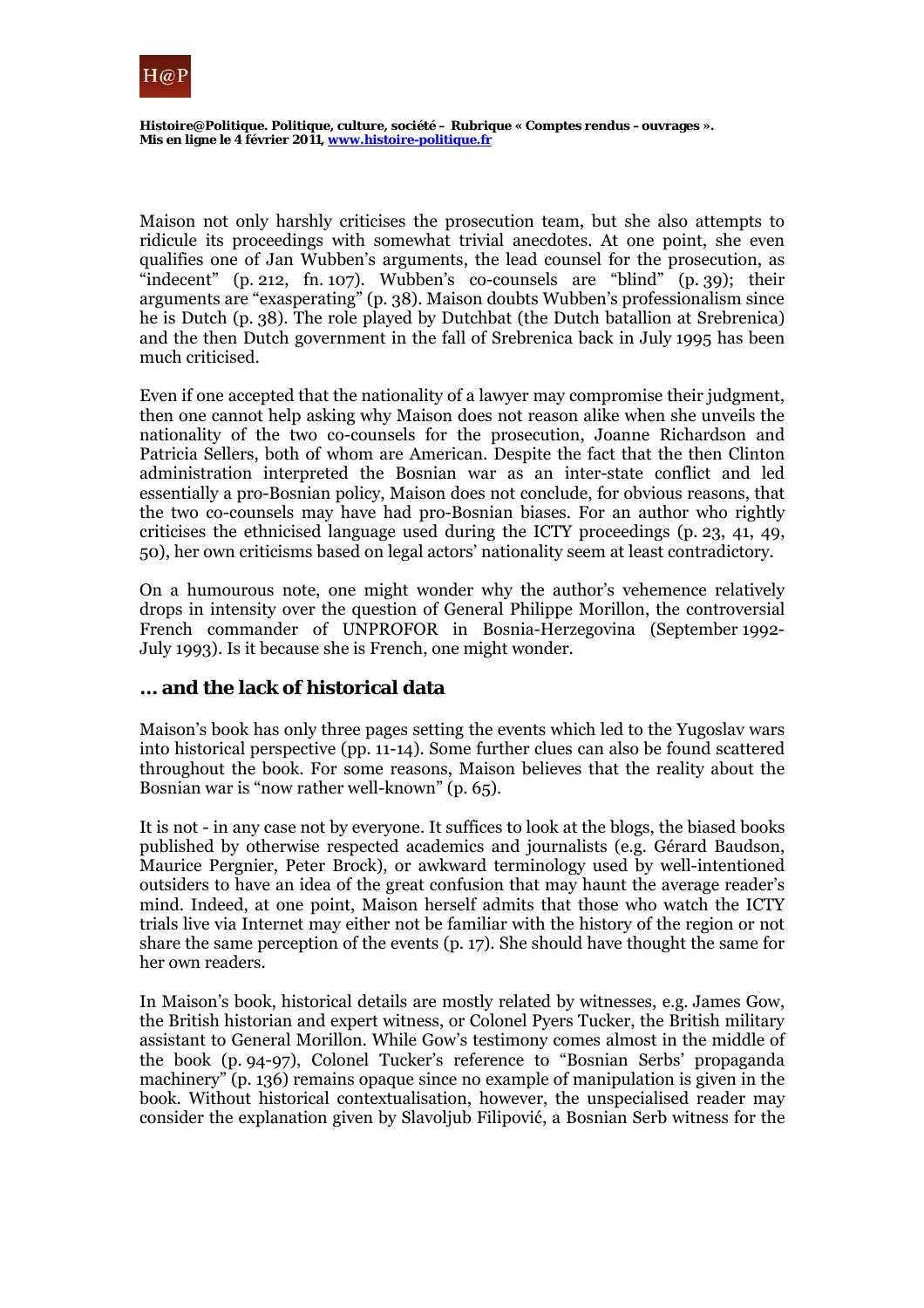

 $\overline{a}$ 

*Histoire@Politique. Politique, culture, société* **– Rubrique « Comptes rendus –ouvrages ». Mis en ligne le 4 février 2011, www.histoire-politique.fr**

prosecution, of the Bosnian war as perfectly plausible whereas it is nothing but the umpteenth repetition of Milošević's war propaganda:

"[We, Bosnian Serbs,] never accepted Bosnia-Herzegovina. We still do not accept it. The Serbs still do not accept Bosnia-Herzegovina. The Serbs did not create *Republika Srpska*. It was born naturally. We took an oath; we wanted to maintain the Yugoslav unity" (p. 70).

A close collaboration with a historian specialised in ex-Yugoslavia would have substantiated Maison's arguments and guided her readers more effectively.

## **Muslim - Bosniak - Bosnian**

Maison has difficulty with the epithets "(Bosnian) Muslim", "Bosniak" and "Bosnian". Using the ethnonym "Bosniak" (Bosnian Muslim), instead of "Bosnian" (inhabitant of Bosnia-Herzegovina, no matter what the ethnic origin), while referring to state institutions and authorities, e.g. "Bosniak army" (*passim*), "Bosniak state" (p. 95) or "Bosniak President" (p. 128, 169, 172), means rather to support Serb propaganda that this was a civil conflict opposing three neatly divided ethnic communities. Something that Maison would not want to imply in the least. It is also to deny the existence of the "other Serbs"[1](#page-2-0).

Using the ethnonym "Bosniak" for the period between June 1992 and March 1993 is an anachronism since the etiquette "Bosniak" - though a historical name dating back to the 12<sup>th</sup> century - was first adopted by the first Bosnian Convention on  $27<sup>th</sup>$ September 1993 as the national name of Bosnian Muslims. Maison explains that she wanted to avoid using systematically the term "Muslim" which does not necessarily reflect the conviction of the persons involved and which was a word used by their enemies to deny their national identity (p. 201, fn. 1). That is why Tito distinguished, much awkward though it was, *Musliman* (in the ethnic sense) from *musliman* (in the religious sense). It is great pity that Maison wrote her book in French which, unlike English, can mark this crucial semantic nuance (*Musulman*; *musulman*).

Following in the footsteps of Ernest Renan, Maison probably considered that religion is neither a sufficient nor a legitimate factor in the construction of a modern European nation, and that "Bosniak" sounds as more secular an ethnonym than "Muslim". However, as astutely put by the famous Irish political scientist Benedict Anderson, "communities are to be distinguished, not by their falsity/genuineness, but by the style in which they are imagined"[2](#page-2-1).

<span id="page-2-0"></span><sup>1</sup> The dissidents of the Milošević/Karadžić regime, the draft dodgers, those Bosnian Serbs committed to multi-ethnic Bosnia-Herzegovina and loyal to the democratically elected Bosnian government (including some 30,000 Bosnian Serbs in Tuzla and another 50,000 in Sarajevo who bravely stayed in these two besieged cities until the end of the war, suffered starvation and were killed under their "kinsmen"'s bullets and mortars, just like their Muslim and Croat neighbours), and all those "Yugoslavs" born to ethnically mixed couples.

<span id="page-2-1"></span><sup>2</sup> Benedict R. O. Anderson. *Imagined Communities. Reflections on the Origin and Spread of Nationalism*. London: Verso, 2006, p. 6.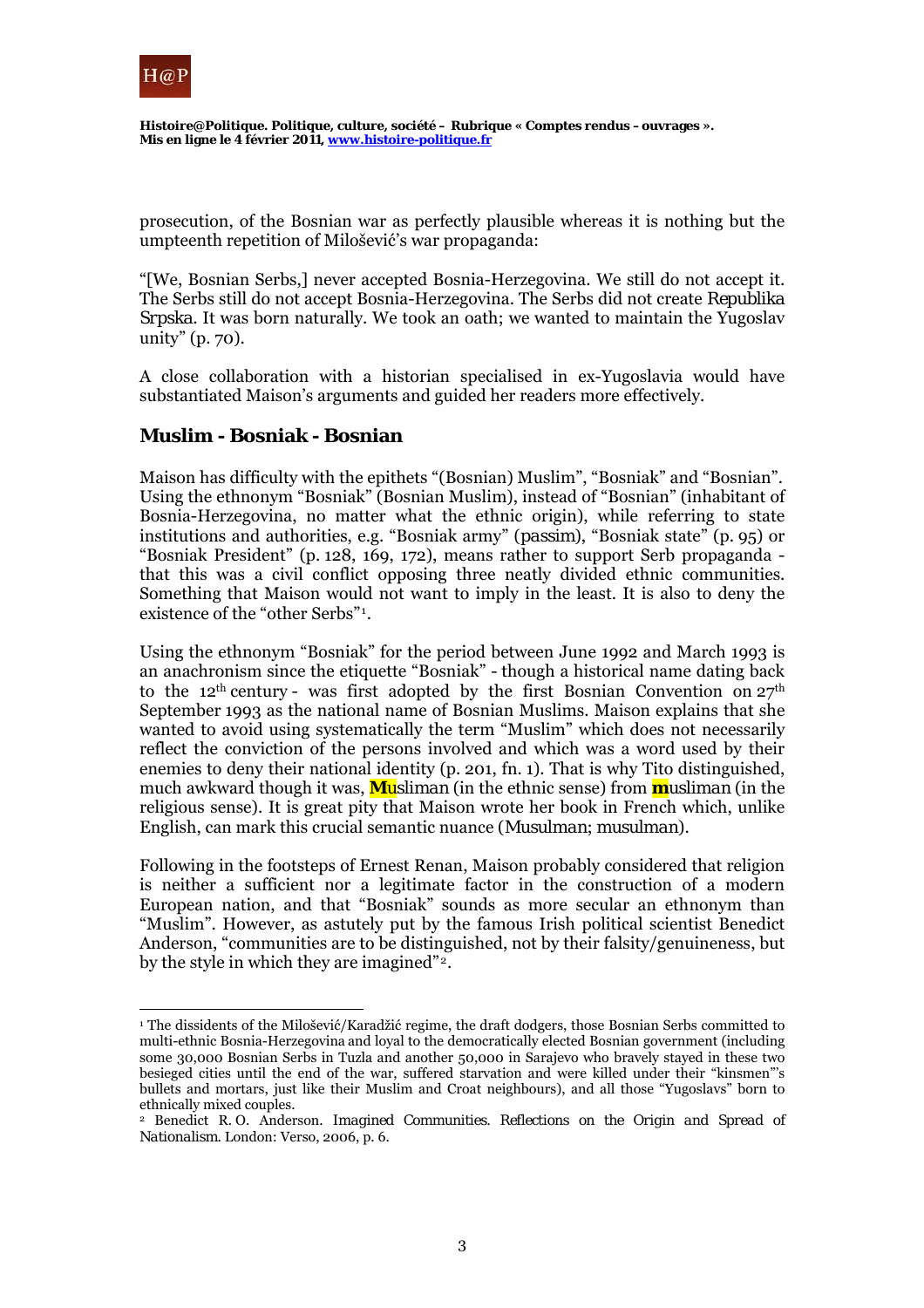

# **A trial which ought never to have taken place?**

That the Orić trial ought never to have taken place is the underlying message of Maison's book. In her own words, her book is there to show "why, all in all, one should be wary of the law" (p. 14). Her argument runs that Oric, who defended his people when threatened by genocide, should never have stood trial.

Orić is a heroic figure and he merits indeed all our eulogies. There must be no doubt whatsoever about that. However, as underlined by Maison herself, the indictment covered crimes allegedly committed between June 1992 and March 1993 (p. 16). The genocide which occurred in July 1995 was still far away. If Orić had ever committed the crimes that he stood accused of, he could not have known at the time of his deed that genocide would occur at Srebrenica. In this regard, it is surprising to find Maison, later in the book, speculating why the witnesses were ordered to avoid mentioning the genocide (p. 154-155). Surely it was common sense.

Maison depicts well the human misery at the besieged Srebrenica, the desperate conditions in which Orić and his men had to fight against the Serb besiegers and feed the population who went to hide in the forest:

"Suad Smaljović, a young police officer, invites the inhabitants of his village, Kazani, not to turn over their weapons and to withdraw into the forest [after the Bosnian Serb ultimatum on 17<sup>th</sup> April 1992 which urged the defenders to turn over their weapons]. He is followed by hundreds of people, women, children and the elderly, who stay in the forest for two weeks "in the open, with nothing", often under rain. They can only observe, from the forest, the sacking of the city" (p. 98).

While reading these passages, one cannot help remembering the Bielski Partisans who, after the German occupation of Poland, spent more than two years living in the forests and rescued more than one thousand Jews from the Holocaust. After the war, some of their members have been accused of war crimes on the neighbouring population. The Polish Institute of National Remembrance is still investigating these allegations.

In a sense, Orić had more chance than the Bielski Partisans. He had a trial, and he was acquitted of all charges. Orić's name has been linked by Serb nationalists to atrocities committed by Muslims against Serb civilians which allegedly provoked Bosnian Serb forces to invade Srebrenica and to decimate the local male population. Indeed, this argument has been readily embraced by General Morillon and defended during the trial (p. 197). In this regard, the trial did great service to Orić by clearing his name once and for all.

Maison, somewhat disapprovingly, notes that "[…] proceedings have been launched against the members of the Kosovo Liberation Army who fought Serb oppression, and against Bosniak soldiers. The majority of these proceedings ended with failure for the prosecution. Acquittals have been numerous, or only minor punishments have been pronounced" (p. 27). However, is justice not one of best ways which help